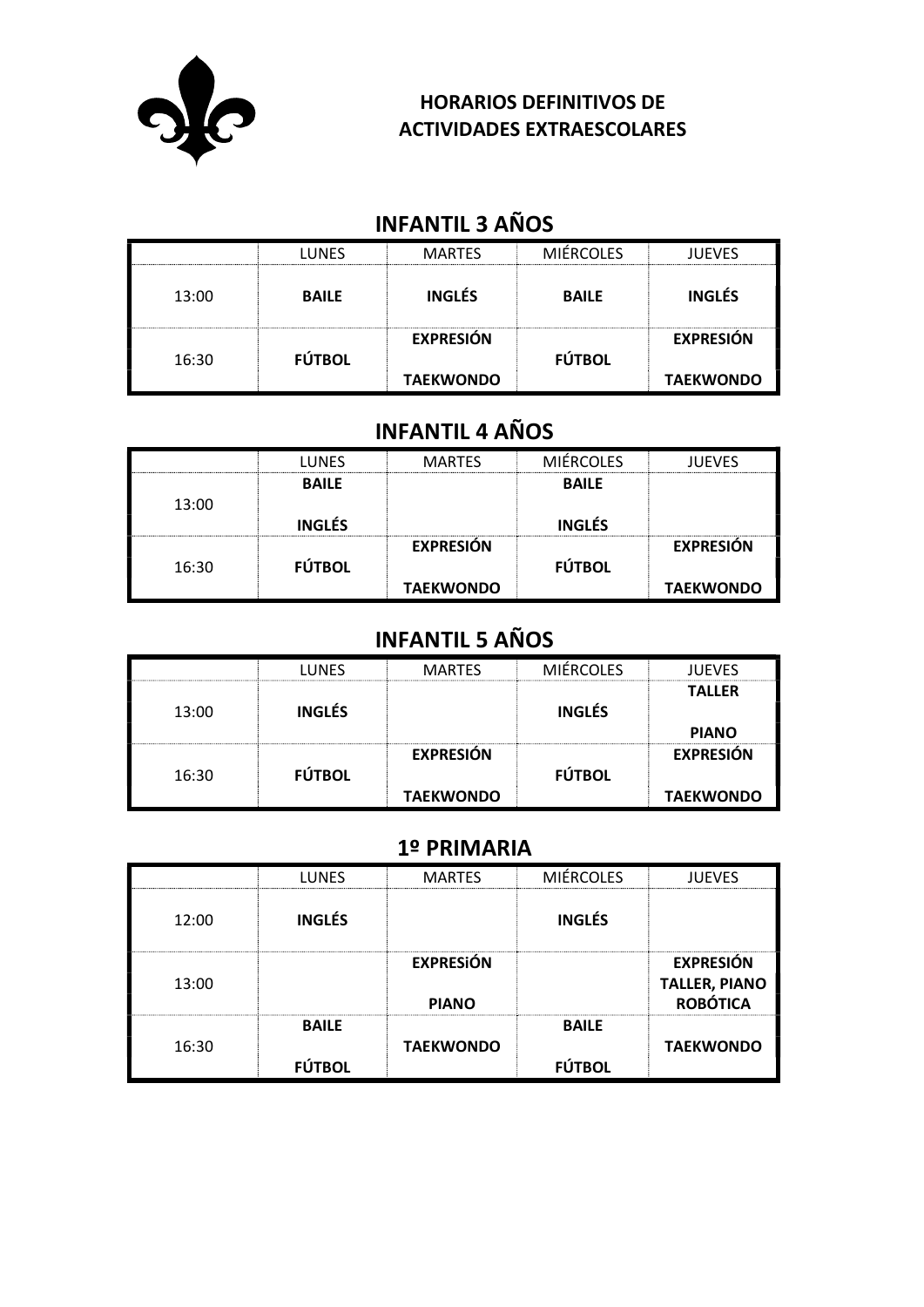

### HORARIOS DEFINITIVOS DE ACTIVIDADES EXTRAESCOLARES

## 2º PRIMARIA

|       | <b>LUNES</b>                  | <b>MARTES</b>                    | <b>MIÉRCOLES</b>              | <b>JUEVES</b>                                               |
|-------|-------------------------------|----------------------------------|-------------------------------|-------------------------------------------------------------|
| 12:00 | <b>INGLÉS</b>                 | <b>INGLÉS</b>                    | <b>INGLÉS</b>                 | <b>INGLÉS</b>                                               |
| 13:00 |                               | <b>EXPRESIÓN</b><br><b>PIANO</b> |                               | <b>EXPRESIÓN</b><br><b>ROBÓTICA</b><br><b>TALLER, PIANO</b> |
| 16:30 | <b>BAILE</b><br><b>FÚTBOL</b> | <b>TAEKWONDO</b>                 | <b>BAILE</b><br><b>FÚTBOL</b> | <b>TAEKWONDO</b>                                            |

## 3º PRIMARIA

|       | <b>LUNES</b>                  | <b>MARTES</b>                    | <b>MIÉRCOLES</b>              | <b>JUEVES</b>                                               |
|-------|-------------------------------|----------------------------------|-------------------------------|-------------------------------------------------------------|
| 12:00 | <b>INGLÉS</b>                 | <b>INGLÉS</b>                    | <b>INGLÉS</b>                 | <b>INGLÉS</b>                                               |
| 13:00 |                               | <b>EXPRESIÓN</b><br><b>PIANO</b> |                               | <b>EXPRESIÓN</b><br><b>TALLER, PIANO</b><br><b>ROBÓTICA</b> |
| 16:30 | <b>BAILE</b><br><b>FÚTBOL</b> | <b>TAEKWONDO</b>                 | <b>BAILE</b><br><b>FÚTBOL</b> | <b>TAEKWONDO</b>                                            |

### 4º PRIMARIA

|       | <b>LUNES</b>    | <b>MARTES</b>                    | <b>MIÉRCOLES</b> | <b>JUEVES</b>                                     |
|-------|-----------------|----------------------------------|------------------|---------------------------------------------------|
| 12:00 | <b>BAILE</b>    | <b>INGLÉS</b>                    | <b>BAILE</b>     | <b>INGLÉS</b>                                     |
| 13:00 | <b>ROBÓTICA</b> | <b>EXPRESIÓN</b><br><b>PIANO</b> |                  | <b>EXPRESIÓN</b><br><b>TALLER</b><br><b>PIANO</b> |
| 16:30 | <b>FÚTBOL</b>   | <b>TAEKWONDO</b>                 | <b>FÚTBOL</b>    | <b>TAEKWONDO</b>                                  |